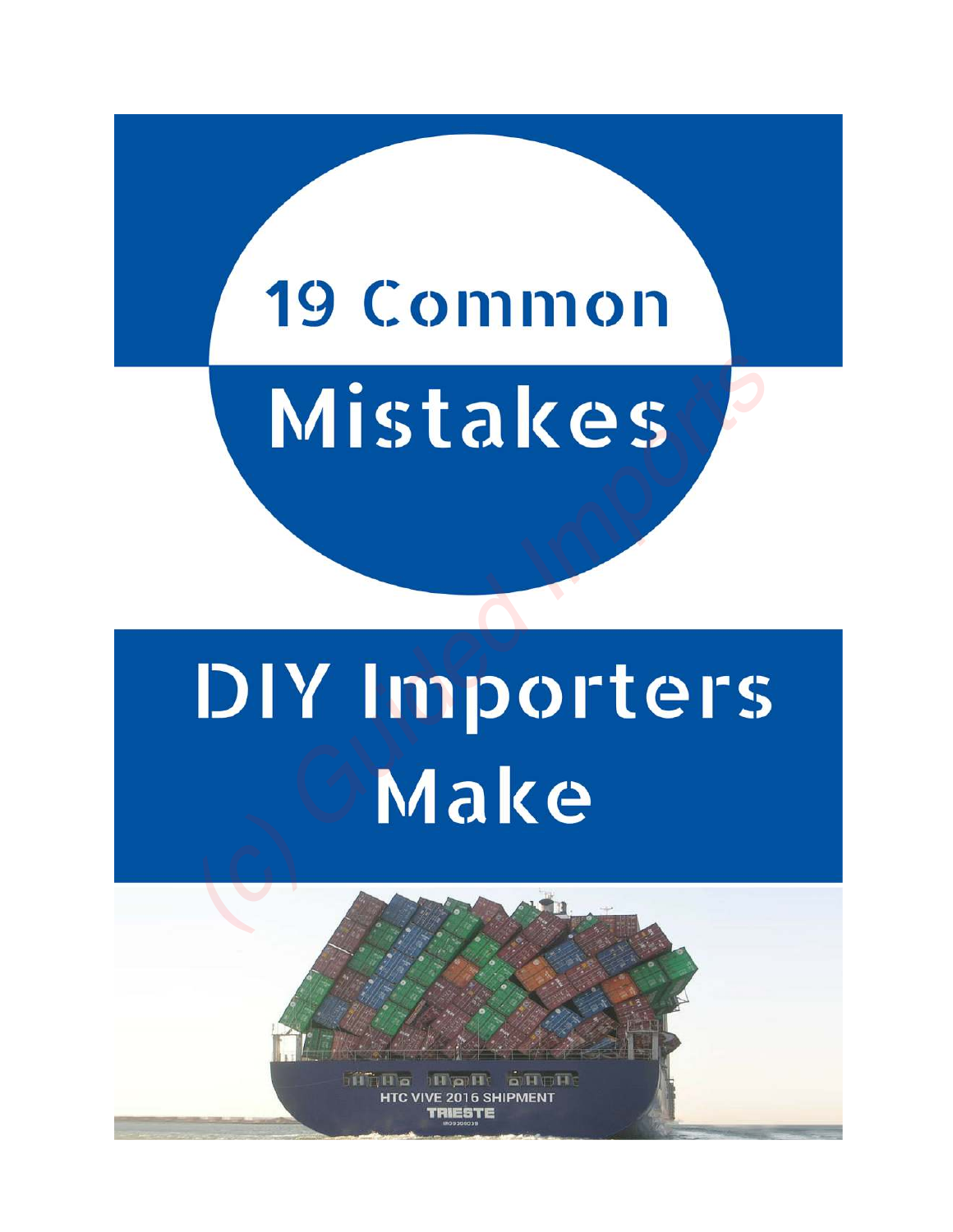### Common Mistakes Made by DIY Importers

I could write a book on all the potential mistakes that could be made when sourcing from China. In an effort to create something a little easier to read with actionable tips, I've put together a list of 19 mistakes the DIY importer is bound to make.

# **Mistake #1**

### **Using Paypal –**

Almost any beginner guide will tell you, only choose suppliers who accept PayPal. We say otherwise. There are a couple of issues when it comes to using PayPal. First, you're required to pay service fees. This can end up as a substantial cost and ruin your profit margins. A lot of guides will tell you that using PayPal is great for that added bit of insurance and peace of mind. The problem with this: if you're using PayPal to ensure that your supplier can't run away with your money, then you have not been vigilant enough with your sourcing. You should never choose a supplier unless you are absolutely confident they are capable of performing to your standards, and this includes not disappearing with your transfer of funds. **ake #1**<br> **Saypal –**<br> **Saypal –**<br> **Saypal –**<br> **Saypal –**<br> **Saypal First, you're required to pay service fees. This can end up<br>
tial cost and ruin your profit margins. A lot of guides will tell you<br>
tial cost and ruin your** 

International Trade is an industry that is older than all of us. PayPal disrupts the system. Maybe this is my old school mindset coming into play, but a supplier is going to have a hard time taking you seriously if you demand PayPal. PayPal for international trade tags you as an inexperienced buyer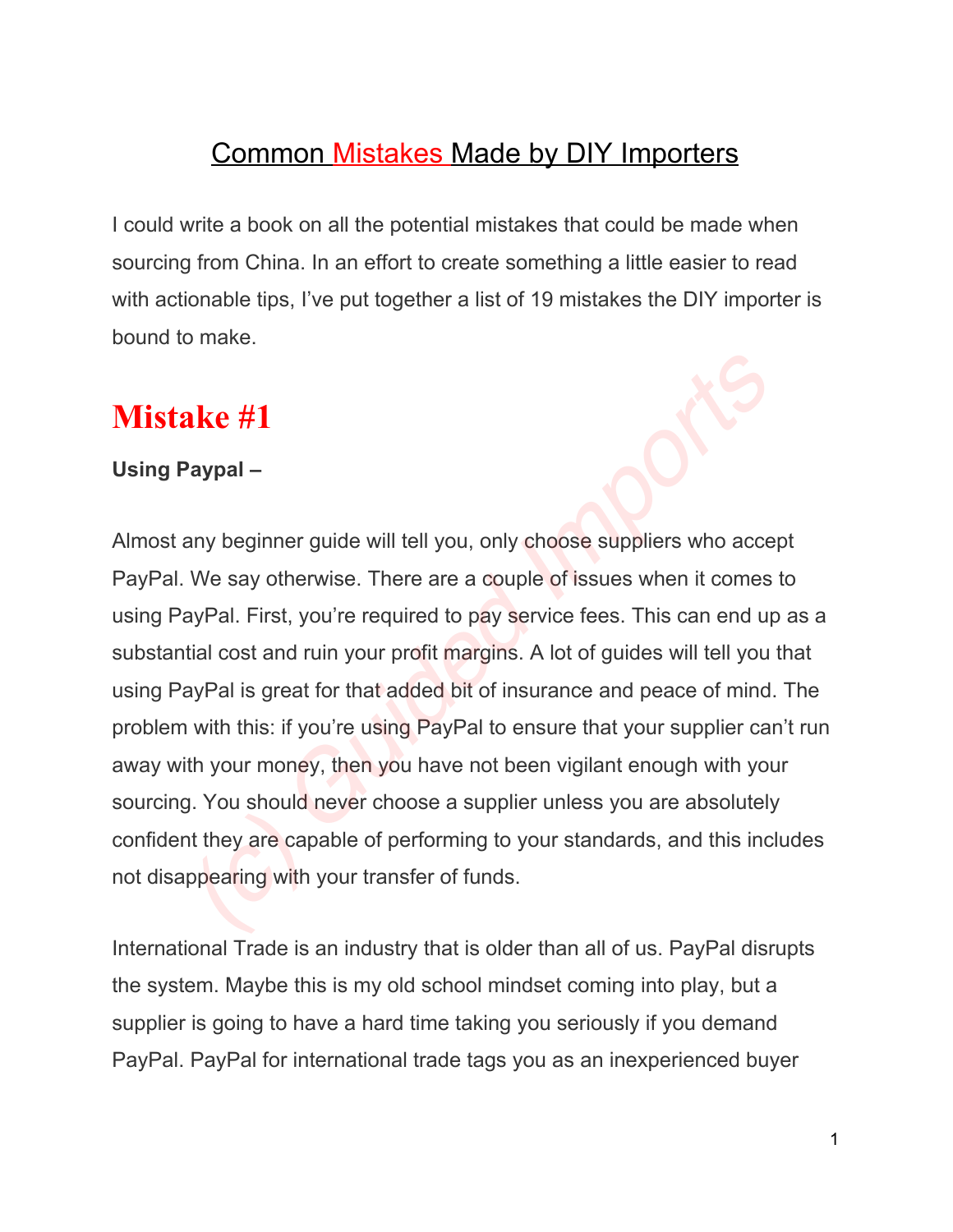who can easily be taken advantage of. Regardless of your buying power, it is important to act like you know what you are doing, even if this is your first purchase from China.

In the long run, PayPal isn't going to help you. You're buying from China, and because of this, there is an expectation (almost an unwritten rule) that you will conduct business in the traditional, culturally accepted method of first building a trusting relationship between you and your supplier. By you utilizing an American processing company (PayPal) notorious for favoring the buyer over the seller, and often times holding/confiscating funds for an unknown amount of time, is not going to help you in this endeavor. In fact, if the supplier doesn't overtly offer PayPal on their website or b2b profile, asking them if they will accept it, can start your partnership off on the wrong foot. Business in the dealthcalt, candrainy decepted method of micked<br>g relationship between you and your supplier. By you utilizing an<br>an processing company (PayPal) notorious for favoring the buye<br>r, and often times holding/co

# **Mistake #2**

### **Neglecting compliance –**

Regardless of your import country, there are product laws that extend much further than simply getting past customs. When buyers don't fully understand the product they are importing and all the necessary rules and regulations that go along with said product, serious issues can arise at any part of the product lifecycle. As the importer, it is your duty to import responsibly and legally. While a common issue is not understanding the necessary certifications to get past customs, resulting in fines or seizures, another overlooked mistake is further compliance with various government agencies and entities protecting buyers, products and the environment. It is far beyond the scope of this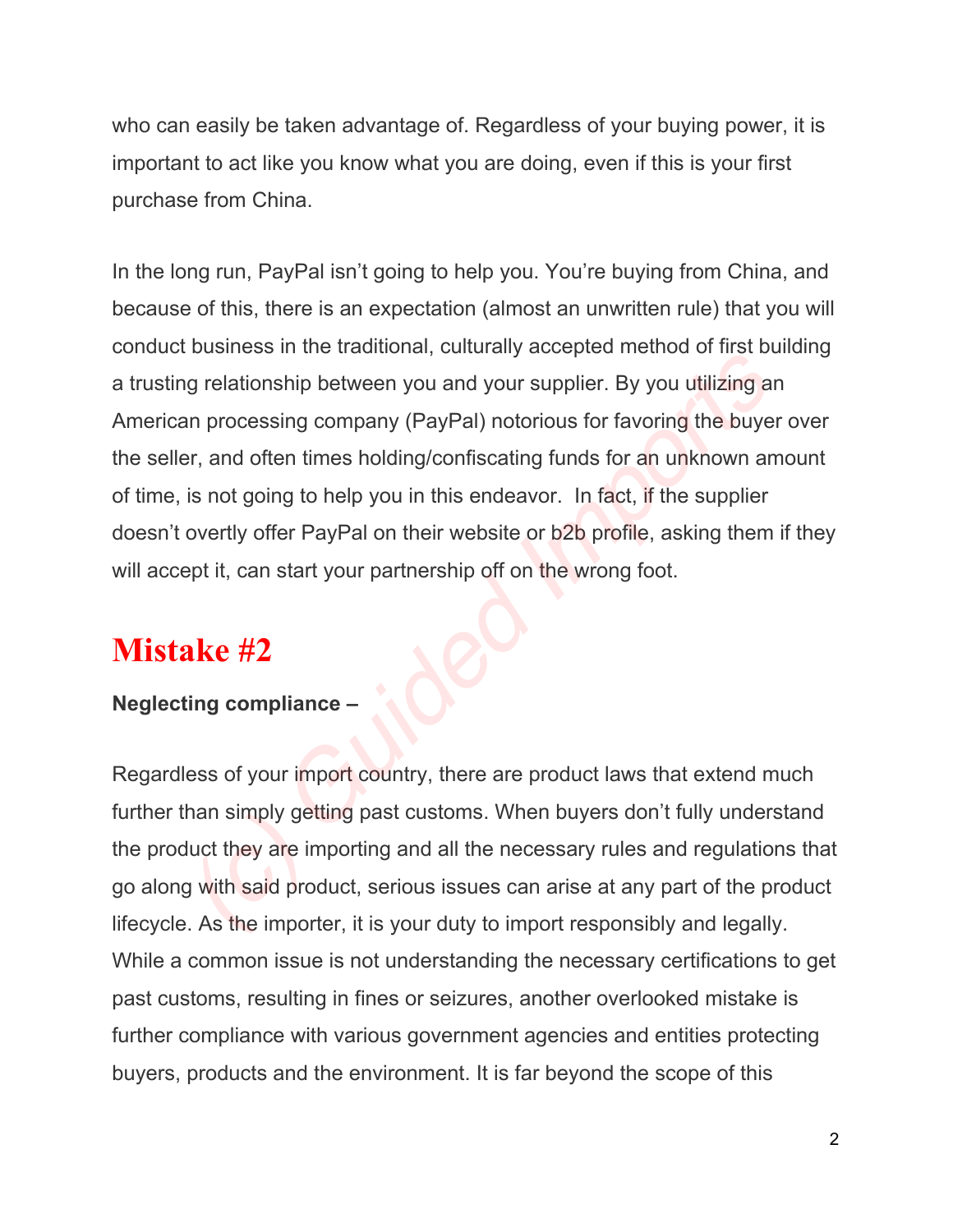publication to detail all of the possible avenues of exploration that you should investigate before you even decide on the product you want to produce.

# **Mistake #3**

### **Not sourcing freight forwarders –**

Just as not all shipping prices are equal, not all freight forwarders are equal. The shipping industry is enormous, competitive, and will absolutely try to make a few extra dollars off an inexperienced importer. Just as it is vitally important to obtain product quotes from various suppliers, it is just as important to obtain quotes from forwarders. If you don't already have a strong relationship with a logistics company, or understand the cost structure of the various methods of shipping, the best way to ensure you're not being quoted an over-inflated price is by shopping around. not all shipping prices are equal, not all freight forwarders are ecoping industry is enormous, competitive, and will absolutely try to few extra dollars off an inexperienced importer. Just as it is vital in to obtain prod

There are many freight forwarding companies out there—notice I didn't say "great freight forwarding companies". That is because after years of experience in this industry, and using dozens upon dozens of forwarding companies, I have yet to find one that is "great". They all have deficiencies and complexities that often times leave me frustrated. They key is to find one that frustrates me the least. Just make sure if you contact a forwarder in China, you make sure they have a "sister" operation in your destination country. The big ones will. The smaller ones will often just contract with another smaller forwarder in your country, thus adding a possible layer of complexity (i.e. potential headaches) to an already involved process.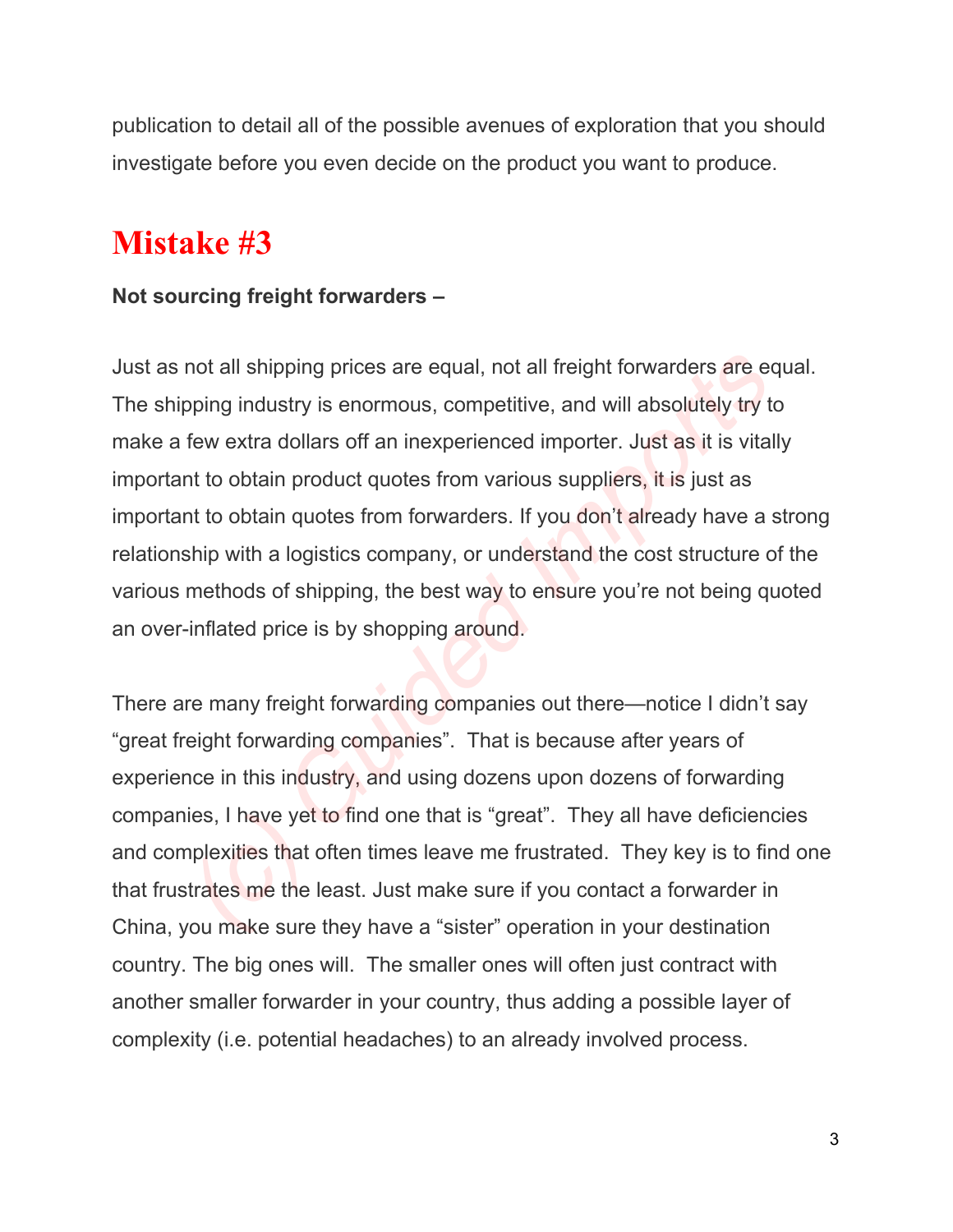### **Showing your size –**

A common mistake new importers make is assuming Chinese suppliers have the same vision and respect they have of their small but mighty startup. Chinese culture works much differently than western culture. In China, everything bigger is actually better. Because of this, some suppliers will refuse to work with importers who are clearly of small size because it is assumed, the more employees you have, the bigger your warehouse, the nicer your car, the bigger your bank account, etc. In short, being bigger dictates your businesses success and buying power in China. ng bigger is actually better. Because of this, some suppliers will<br>with importers who are clearly of small size because it is assum<br>mployees you have, the bigger your warehouse, the nicer your c<br>our bank account, etc. In s

When creating on online buying profile, it is important to exaggerate just enough so Chinese companies don't quickly discard you as insignificant. Instead of explaining you're a small startup, build yourself up so when they quickly glance over you and your website, they don't assume that you'll make a small order never come back to reorder.

This should not just translate to an online B2B marketplace profile, but also during your direct communication with the supplier. Chinese factories are not there to walk you through the importing process. If they sense that you are new and not familiar with the process, often times they will take advantage of you and it will almost always end up costing you more time, money, or both.

They deal with sourcing agents, importers, and large companies all day who are very familiar with the process and vocabulary. If you ask something you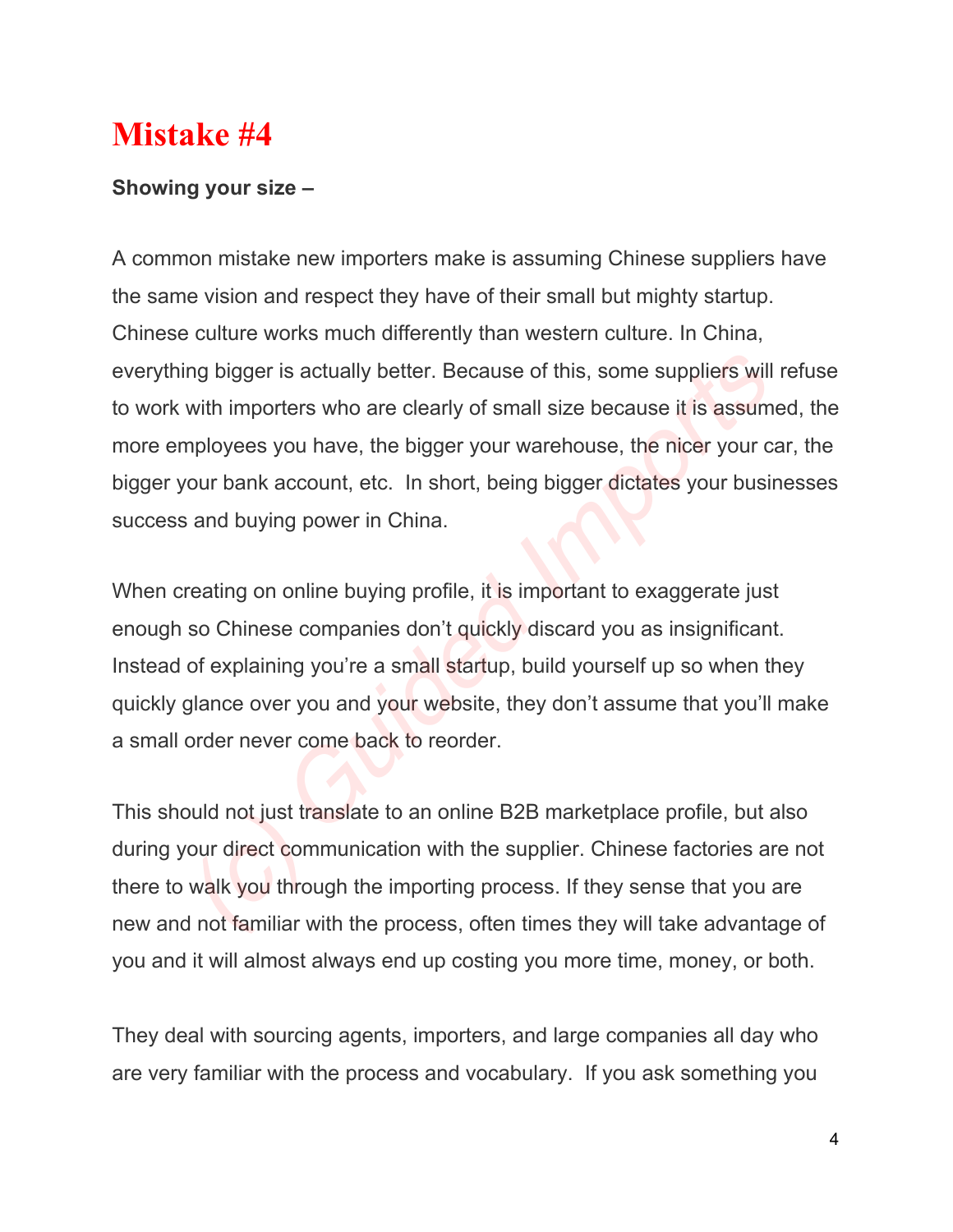should already know, use words or phrases that are wildly out of place, or are not familiar with the terms they use, they will have a good idea that you are an inexperienced buyer. While you may think this seems like a scare tactic, I assure you it is not. I've seen this happen countless times AND in our China offices I have people working for me that came from factories that told me the exact same thing….and more. Suffice it to say that appearing larger than you are, and being familiar with the industry lexicon will do wonders for you when interacting with Chinese suppliers.

# **Mistake #5**

### **Expecting the sales agent to be organized for you –**

Mistakes in production happen. But they happen a lot more when you assume the sales agent is the one taking all the notes about your product, specifications, and requirements.

A sales agent is not a waiter writing down your order. The communication barrier and the countless questions can be incredibly confusing when finalizing a deal. Make sure everything is 100% clear and that your supplier understands exactly what you want. When writing an email that asks questions, it is very helpful (almost necessary) to number your questions separately. The same thing applies to your main points. You want them to be able to clearly understand what you want, and the only way to do that is to make sure you are presenting information in a clear and concise format. Then year of the mustain we may be also sponsor with the massive explorer with the wholes for you<br>and with Chinese suppliers.<br>Sing the sales agent to be organized for you –<br>Sing production happen. But they happen a lot mor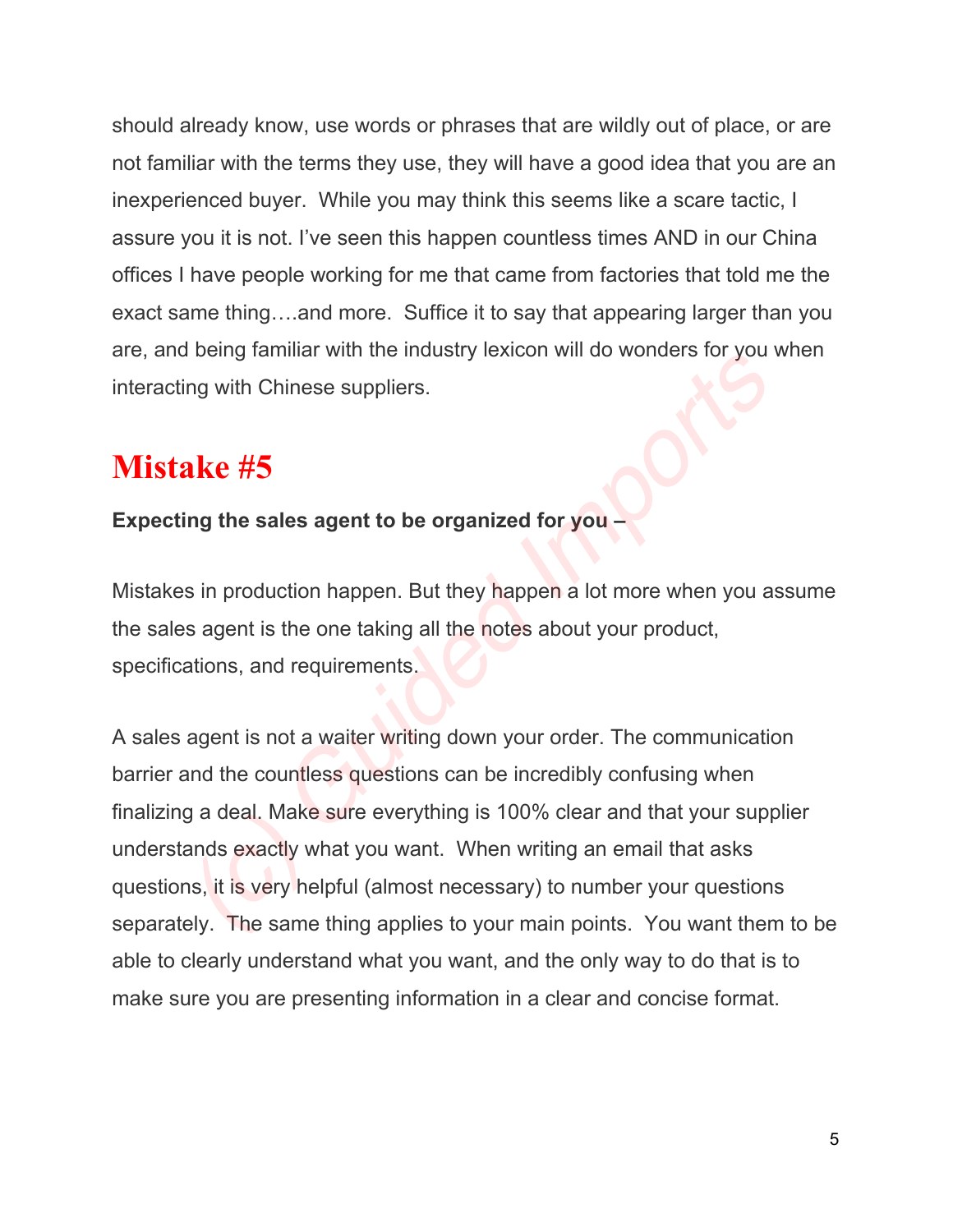Keep your sentences short and devoid of any slang or cultural idioms. Take ques from their writing style. Notice their words, phrasing, and structure and try to be cognizant that English is NOT their first language. Try to mimic their sentence structure and wording so they can tell you are trying to help them. They will absolutely appreciate it—you'll be surprised at how much more receptive and nice they will be once you start doing this.

We (Americans) often forget this fact and just assume they understand English, but ask yourself this: do you know a  $2<sup>nd</sup>$  language? If you do, then sure you understand the importance of writing clear and short sentences that are structured well and aren't confusing.

# **Mistake #6**

### **Not negotiating payment terms –**

The most common payment term when suppliers are producing goods for an importer is a 30% deposit to start the production and 70% when the goods have been confirmed. For importers, access to funds is crucial, and for some, it is so crucial, they would rather negotiate better payment terms as opposed to getting the supplier to knock a few pennies off the price. entions) offer roller this fact and just assume they directed<br>but ask yourself this: do you know a 2<sup>nd</sup> language? If you do, to<br>understand the importance of writing clear and short sentence<br>ctured well and aren't confusin

If a supplier insists on you paying the majority of the payment up front, this can often be a sign of the supplier taking advantage of you. For certain products, it is common for different payment terms, such as 50/50, but by and large, you should always be working on having at least 30/70 for your first few orders. After you have established a solid relationship with your supplier, and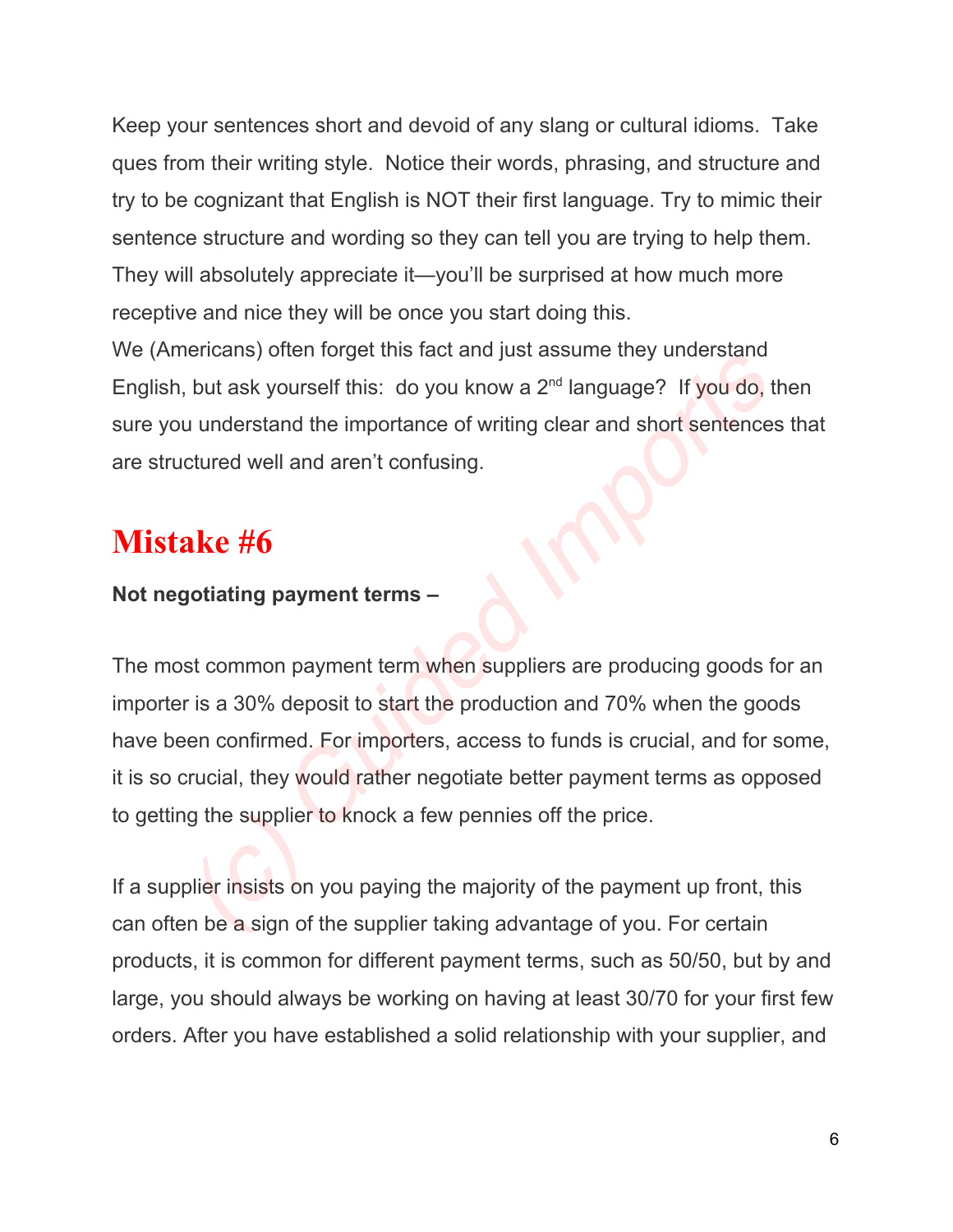have completed a few orders, you can ask them for better terms. Which brings us to …..

# **Mistake #7**

### **Not negotiating better terms after multiple orders –**

Negotiating payment terms is a great way to build a stronger relationship with a supplier you've used multiple times and plan on using in the future. The ultimate goal is to get goods imported, and then pay net 30 or even net 60. This means you're not paying for your imported goods until up to 60 days after you've received them.

For small suppliers and orders, it is a win to be able to pay, for example, a 10% deposit and 90% on finalization, or even 100% at the end of production, as it mitigates your risk if the products fail inspection. You should always work towards these goals because It shows trust between the buyer (you) and manufacturer. Not only that, but it can also greatly increase your purchasing power if you're trying to work with multiple manufacturers and orders. ting payment terms is a great way to build a stronger relationshile er you've used multiple times and plan on using in the future. The goal is to get goods imported, and then pay net 30 or even net ans you're not paying f

# **Mistake #8**

### **Assuming you can ship defects back to your supplier –**

Most DIY importers don't know that it is actually illegal to ship defective goods into China. Chinese customs will seize the defective goods. Not only that, but the cost alone would eat into your profits because you'd be expected to cover all shipping costs. There are much easier and less expensive alternatives,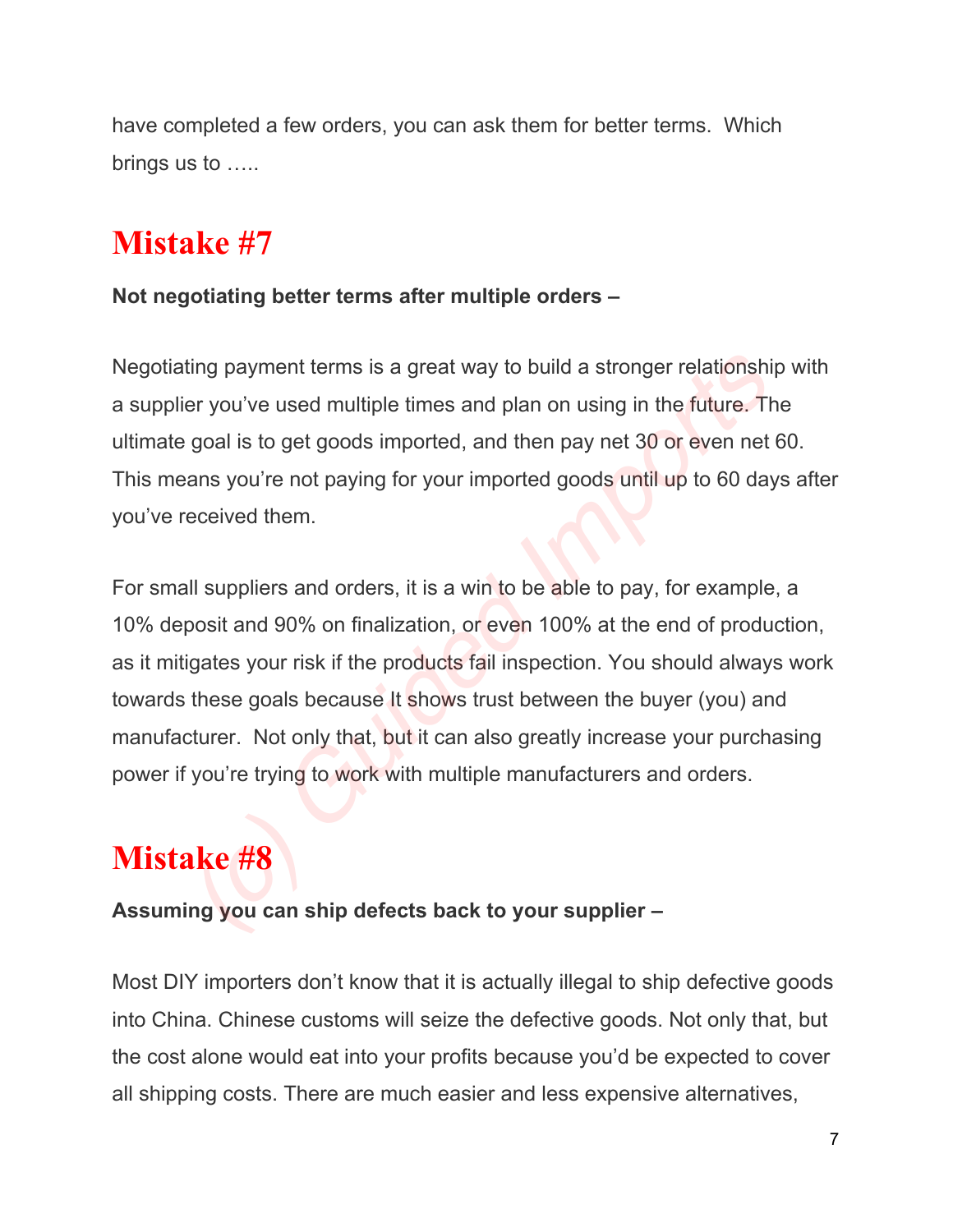such as inspection services, fixing the goods domestically, or even cutting your losses.

One thing you can do, if possible, is to take photos of the defective items and show them to your supplier. Let them know how many units are defective and they will offer to add that to your next order. Ideally you want to negotiate a manufacturing surplus to proactively cover these inevitable defective units.

# **Mistake #9**

### **Assuming the factory is going to follow Western business customs –**

Many buyers assume that because they are messaging factories from the comfort of their own home via a computer monitor, that they are not actually doing business in China. Because of this, many importers assume western business culture rules apply to Chinese businesses. Regardless of the way you look at it, if you're speaking with a Chinese supplier and using a Chinese factory to produce your goods, you are doing business in China. **ake**  $#9$ <br>Ing the factory is going to follow Western business customs<br>vyers assume that because they are messaging factories from the<br>of their own home via a computer monitor, that they are not act<br>usiness in China. Beca

By not taking the time to learn about Chinese business culture, you're doing yourself a great disservice. You'd be surprised at how adept factory sales agents are at spotting this. If they notice that you at least acknowledge some of their customs and are trying to do business with these customs in mind, they will likely treat you with a more obvious show of respect and acceptance. Not only that, but it will undoubtedly strengthen your working relationship.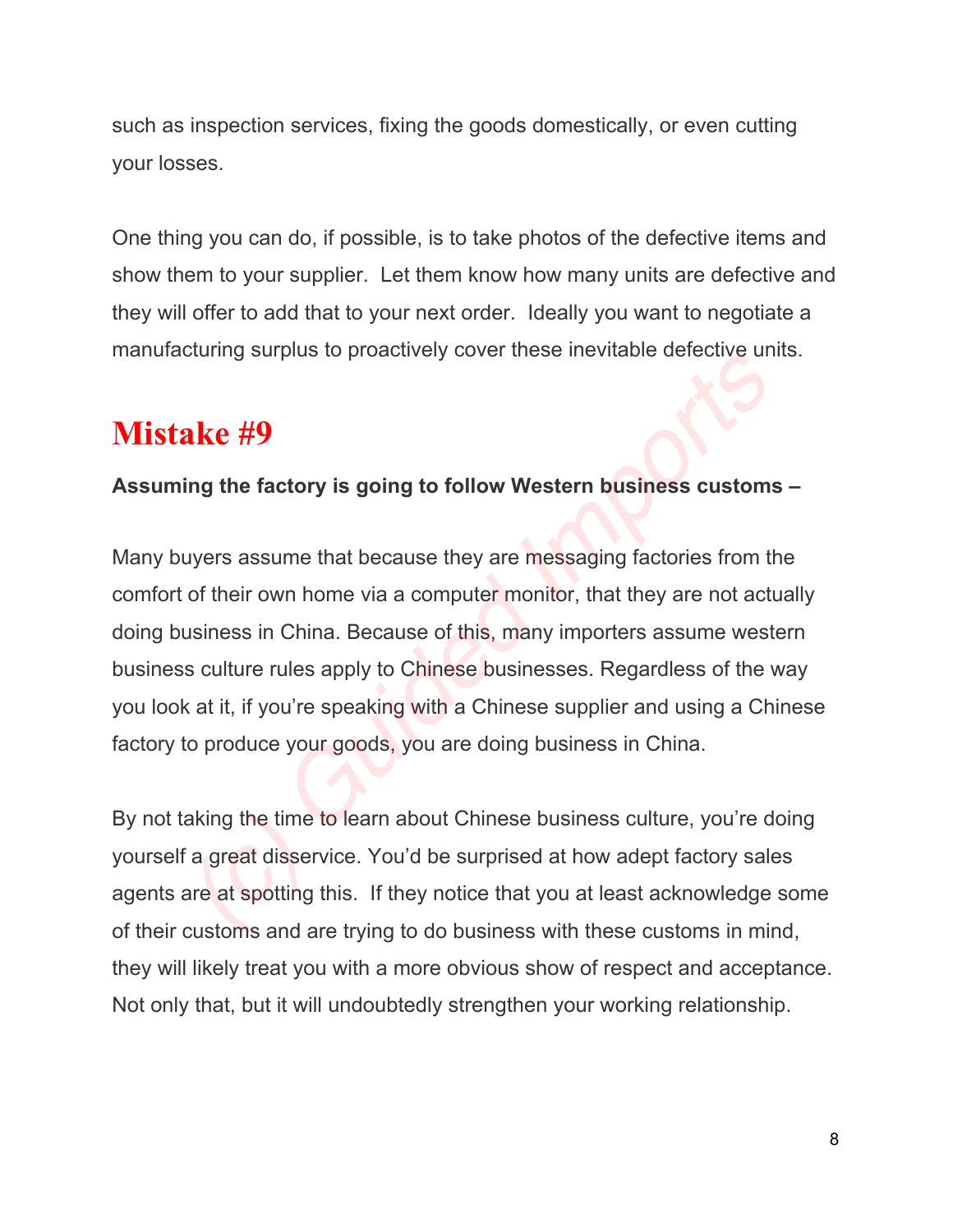### **Not verifying the supplier –**

Just because a factory has a verified account by Alibaba or any other major manufacturing database, does not mean that you are guaranteed safe business transactions. Even the vaulted Gold Supplier status on Alibaba can be bought by any supplier. It is in your best interest to verify every supplier with which you plan to do business. There are a variety of services out there that will verify Chinese companies for you, of course our  $A - Z$  Sourcing Service includes this, but so do companies such as Supplier Summary. We suggest making the verification process a part of your normal operating procedure and just build in the cost to your spreadsheets on every product. You can verify a company, and even get a credit report, within 24-48 hours and usually for under \$100. A small price to pay to make sure you're dealing with a legitimate company who didn't pop up overnight. th by any supplier. It is in your best interest to verify every supplich you plan to do business. There are a variety of services out the verify Chinese companies for you, of course our A-Z Sourcing includes this, but so d

Buyers who are eager to do business with suppliers and get their goods in quickly will often get lazy and not cross reference bank accounts with listed business addresses and phone numbers. We understand that this can be an exhilarating time: you found the perfect product and want to get it produced, shipped, and listed as fast as you can because there is money to be made, right? Don't let the excitement trump the need for due diligence: verify every potential supplier.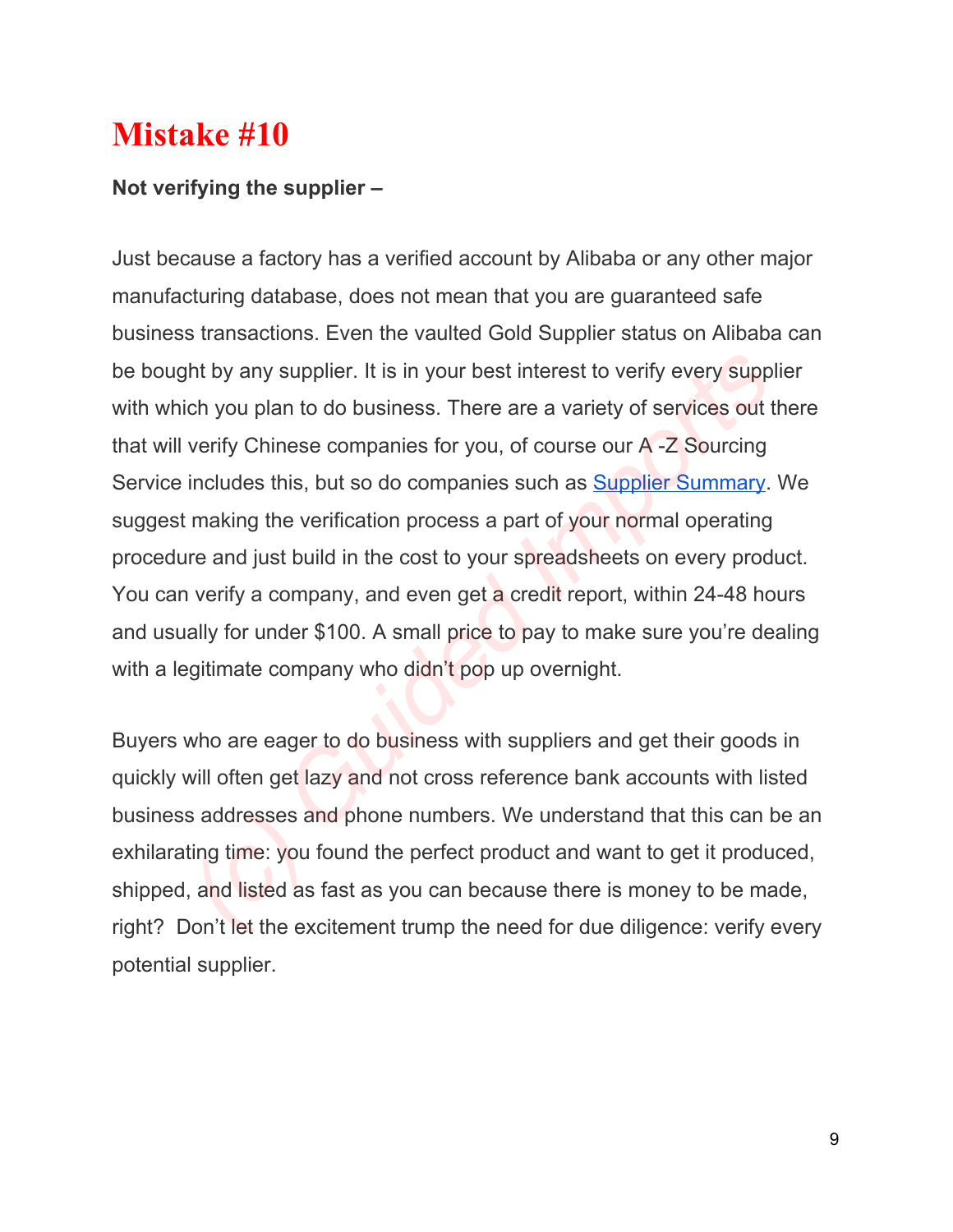### **Not having a backup plan for every stage of sourcing & production –**

Mistakes happen. By not having a safety plan for each step of the way, the only person you're hurting is yourself. Make a plan; think of where the points of error might occur at each stage and be ready to deal with surprises. Errors don't just happen in manufacturing, they can happen during domestic shipping within China, during the international process, at customs, at inspection, or even weeks after your goods arrived. Be vigilant and stay one step ahead. If you're a DIY importer, it will be very difficult to anticipate all the possible situations that may arise since you haven't had many opportunities for these errors to arise. It can cost a great deal of money to bring in someone to sort out a mistake in China. You're effectively flying blind because you don't have someone in China that you can count on to help you get things back on track. This is where is pays to have a team on your side who knows what to look for and how to handle these "surprises". Especially when you are first starting out. That's a big part of what we do at Guided Imports; make sure you have eyes and ears in China to help you through any of these situations. lon't just happen in manufacturing, they can happen during dom<br>y within China, during the international process, at customs, at<br>on, or even weeks after your goods arrived. Be vigilant and stay<br>ead. If you're a DIY importer

# **Mistake #12**

### **Not building a personal relationship with your supplier –**

The suppliers you are speaking with are not faceless drones taking you order, they're actual people. A great way to build a relationship is to also build a rapport with these sellers.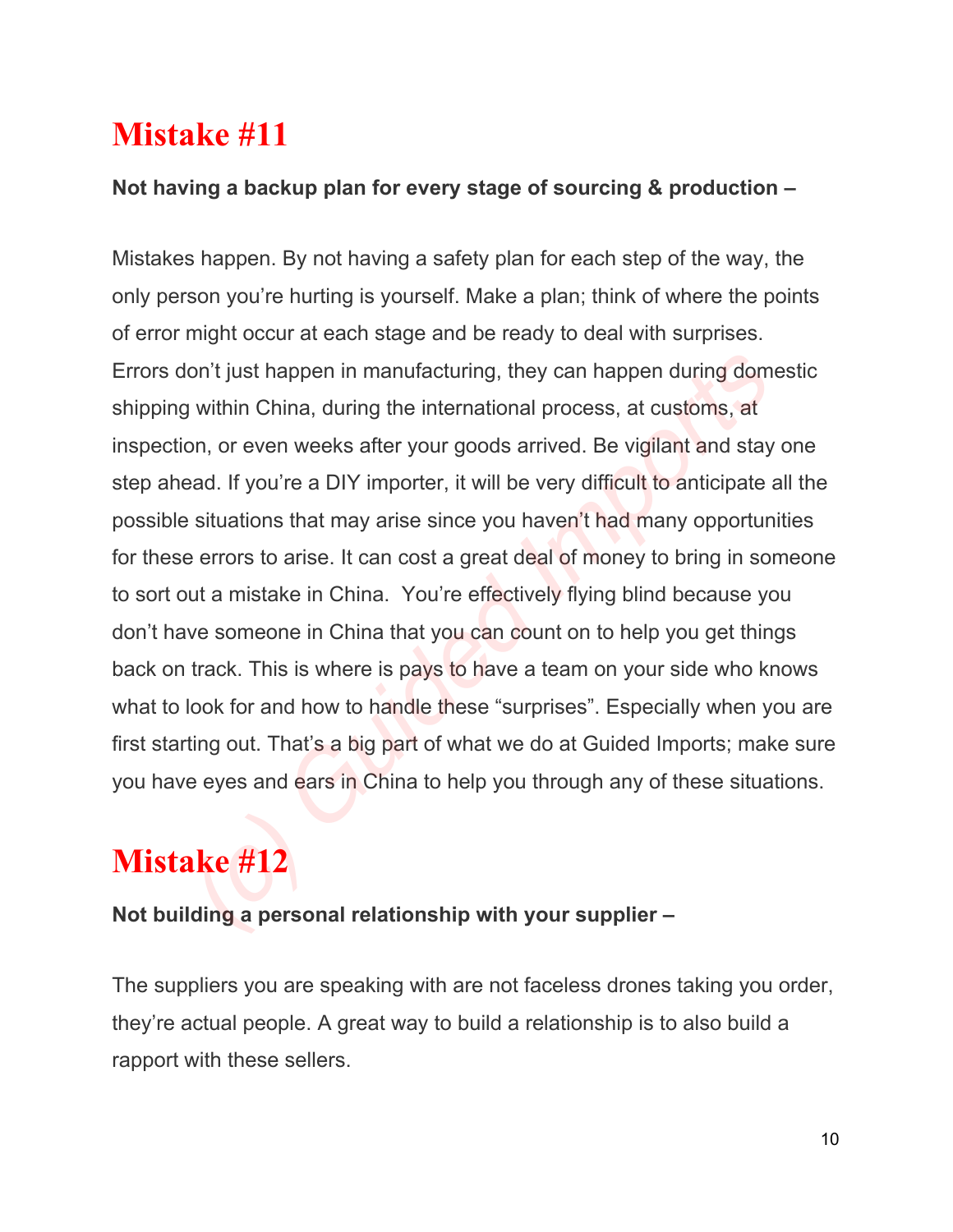Most international trade sales agents are twenty-something year old, freshly graduated college students with degrees in business English. Because of this, it is helpful to relate to them and show them that you're not only a good business partner, but also friend.

Chinese business is fueled by relationships. Any personal relationship you can cultivate with a factory employee will only benefit you. We've seen this play out dozens of times where you're new "friend" at the factory gave you a better deal, or made a suggestion that saved you from a potential headache, or tacked on your smaller order to another customers' large order, whereby saving you money. You would be surprised at how much preferential treatment you can get from a Chinese factory rep if you become their friend Once you've built rapport with your sales agent, work towards communicating with their manager as well. Rinse and repeat. France win a factory employed win only benefit you. We be deen<br>dozens of times where you're new "friend" at the factory gave y<br>eal, or made a suggestion that saved you from a potential head<br>d on your smaller order to anoth

# **Mistake #13**

**Not negotiating additional goods to compensate for defects –**

You should never finalize a negotiation without first doing this. The supplier should agree to a small percentage increase of goods produced to make up for the inevitable defective units. This is a super simple way to proactively cover yourself from returns and defective goods. Every sizable order will have defects; it's an unavoidable reality. Make sure to pre-plan for this inconvenience by getting your supplier to agree to this safeguard. A minimum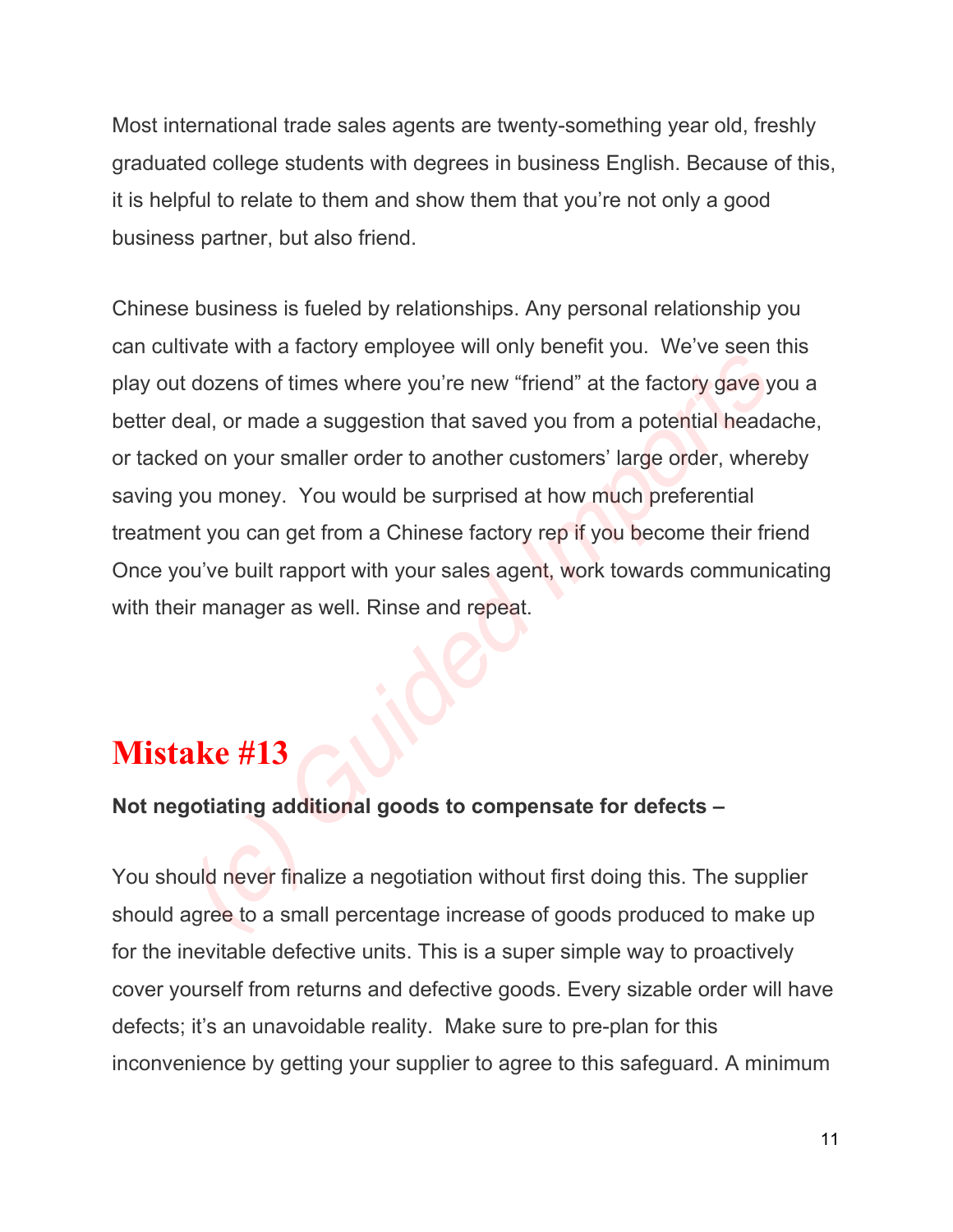% should be around 1%; on a 3,000 qty order you can bet there will be around 30 defects at a MINIMUM.

# **Mistake #14**

### **Not using a quality control company**

There is no easier way to having a second set of unbiased eyes on your production than using a quality control company. Quality inspection companies offer services to inspect goods at a variety of stages across the production process, and any inspection is better than none. For an incredibly small fee of around \$250 - \$450, you can have a trained inspector visit your supplier and spend a whole day going over the goods and the production.

Not only does this send a message to your supplier that you require a high level of quality, but having an inspection done during every production run (not just your product's initial one) makes it much more difficult for your goods to fall victim to a quality shift as a supplier looks for new ways to cut corners and save money. While inspections can be found for as little as \$100 per day, it is recommended to spend at least \$200 on an inspection from an accredited inspection agency, as their is a greater chance of the actual inspectors being paid an adequate wage and not being forced to look towards the suppliers for further compensation (kickbacks). is no easier way to having a second set of unbiased eyes on your than using a quality control company. Quality inspection is offer services to inspect goods at a variety of stages across ion process, and any inspection is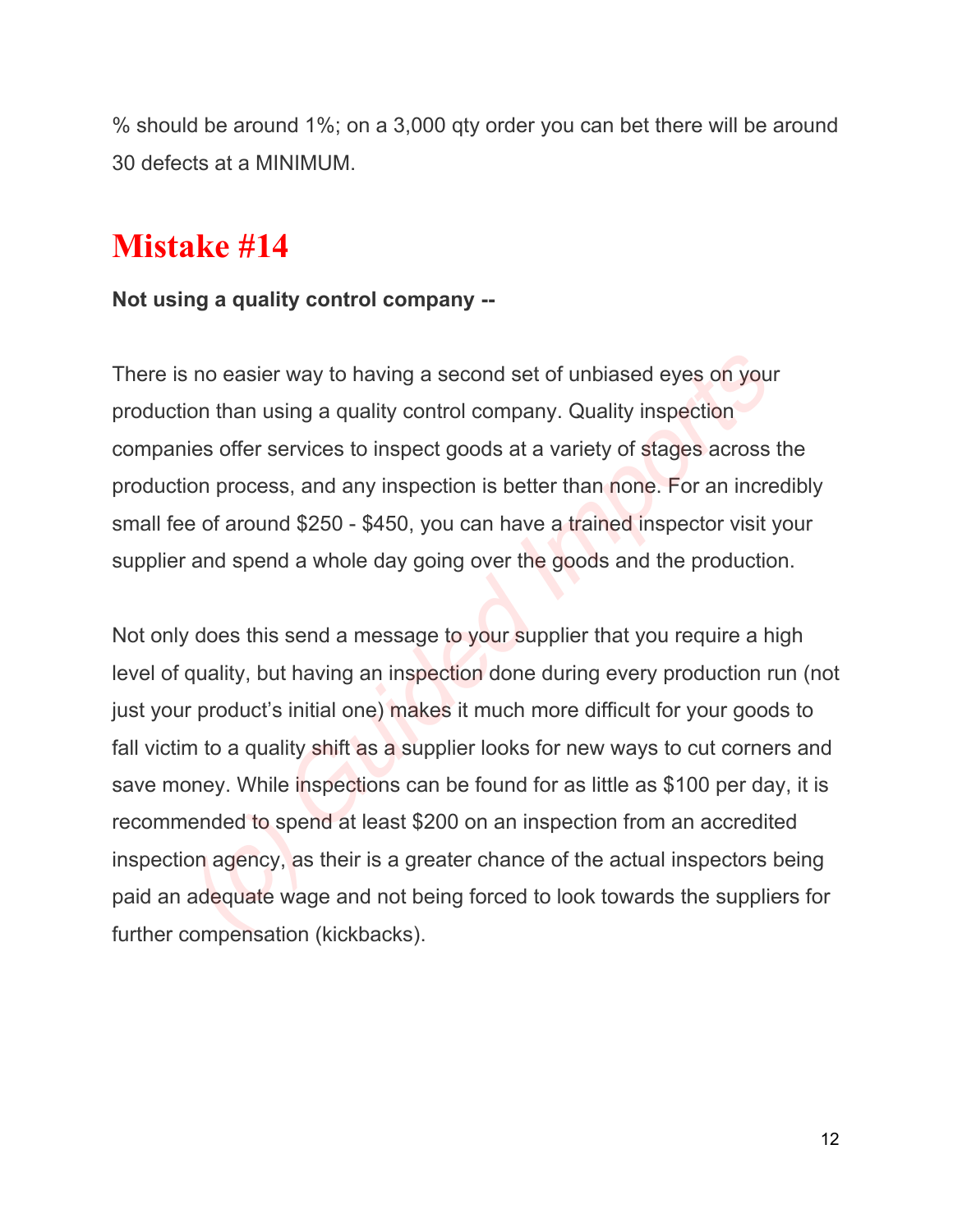### **Over exaggerating purchasing potential**

While the increasing majority of new importer guides are educating DIY importers on techniques to present themselves as big business buyers to potential suppliers, the most important trait a buyer, regardless of their size, must have is product knowledge.

Over the years we have interviewed a large number of suppliers on various topics to get a better understanding of what *they* look for in a customer. Contrary to popular belief, a supplier's true interest is not a buyer's size, but rather their interest and future potential in purchasing. Just as buyers are spending hours upon hours sourcing the most qualified suppliers, factories are doing the same with their inquiring buyers. Factories listed on the top supplier databases such as Global Sources and Alibaba are accustomed to getting hundreds of inquiries every week. Their sales team is forced to determine which inquiries have the greatest potential of leading to a sale, and thus they have the luxury of being selective. Instead of presenting yourself as a large company when you're a one man show, operating out of your guest bedroom, educate yourself on the product and expect to be taken seriously when you show to the supplier you're not only an expert in the product, but that you're serious about production and forming a long-term relationship with them. In the sypan we is product knowledge.<br>
See years we have interviewed a large number of suppliers on variand the sylock for in a customer.<br>
Subsequent the sylock for in a customer.<br>
Subsequent interest and future potential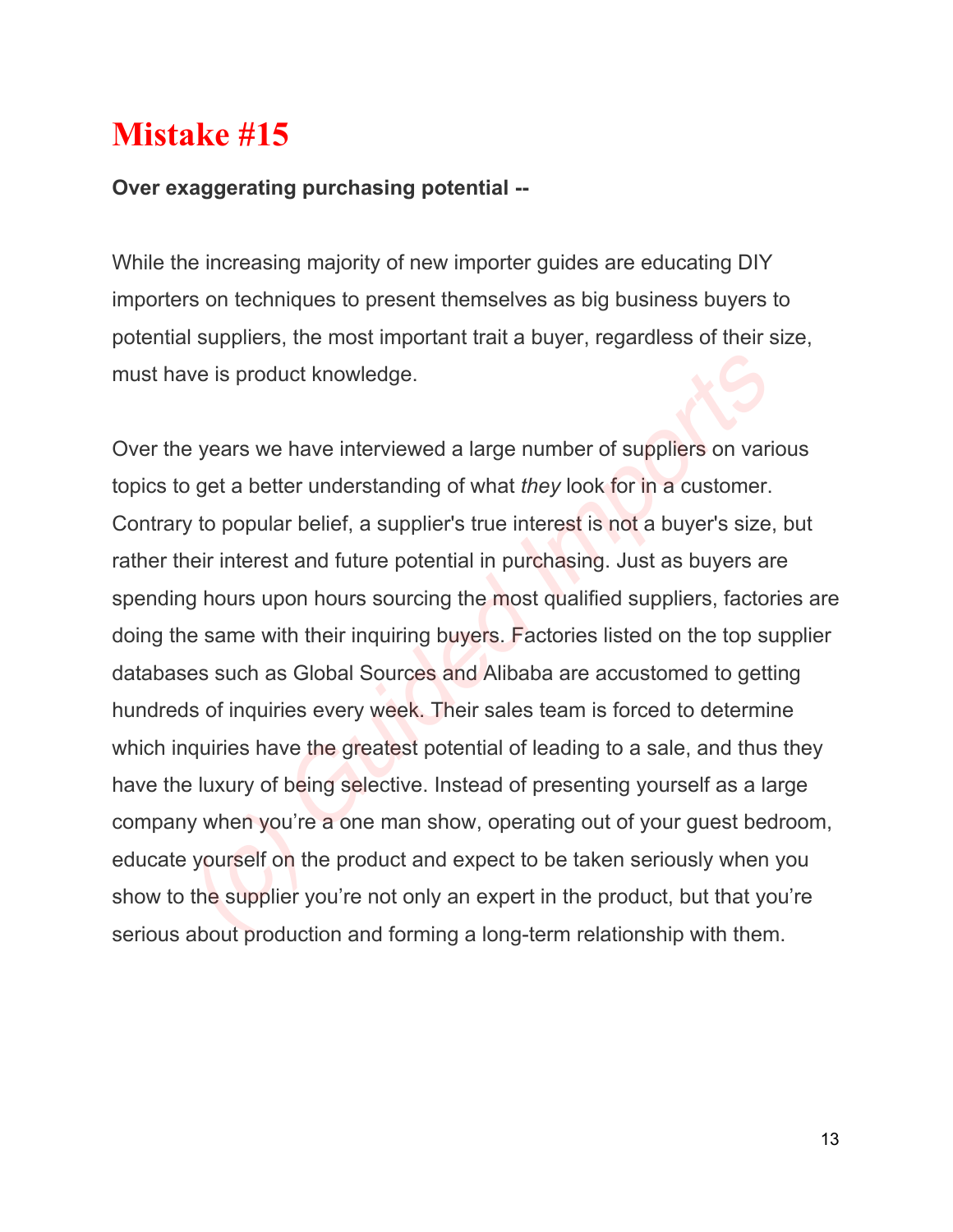### **Not preparing a detailed product specification sheet prior to sourcing**

A product specification sheet not only allows you to stay educated on the product you intend on producing, but it keeps you organized and stops you from veering too far off track and off budget.

Making a product specification sheet is an incredibly simple way to ensure that you have all the details required to streamline the production process. It does require some research upfront, but immediately pays off once the true sourcing begins. There are examples and templates for product spec sheets that you'll be able to find on Google. We will also be publishing a book/guide that will cover this area in much more detail very soon. a product specification sheet is an incredibly simple way to ensume that the details required to streamline the production processurie some research upfront, but immediately pays off once the product spec shift be able to

# **Mistake #17**

### **Focusing on price instead of supplier qualifications**

Lets face it, focusing on price first means you're potentially ruling out some of the best qualified and high quality suppliers early on; even before negotiating begins! It isn't uncommon for a supplier to quote an inflated price upfront in an effort to determine your understanding of the product and its market price.

An easy negotiation tactic is to show another supplier's lower quotation to a potential supplier to inform them of their inflated price. By focusing on price first, you limit your ability to find the truly qualified suppliers in the vast sea of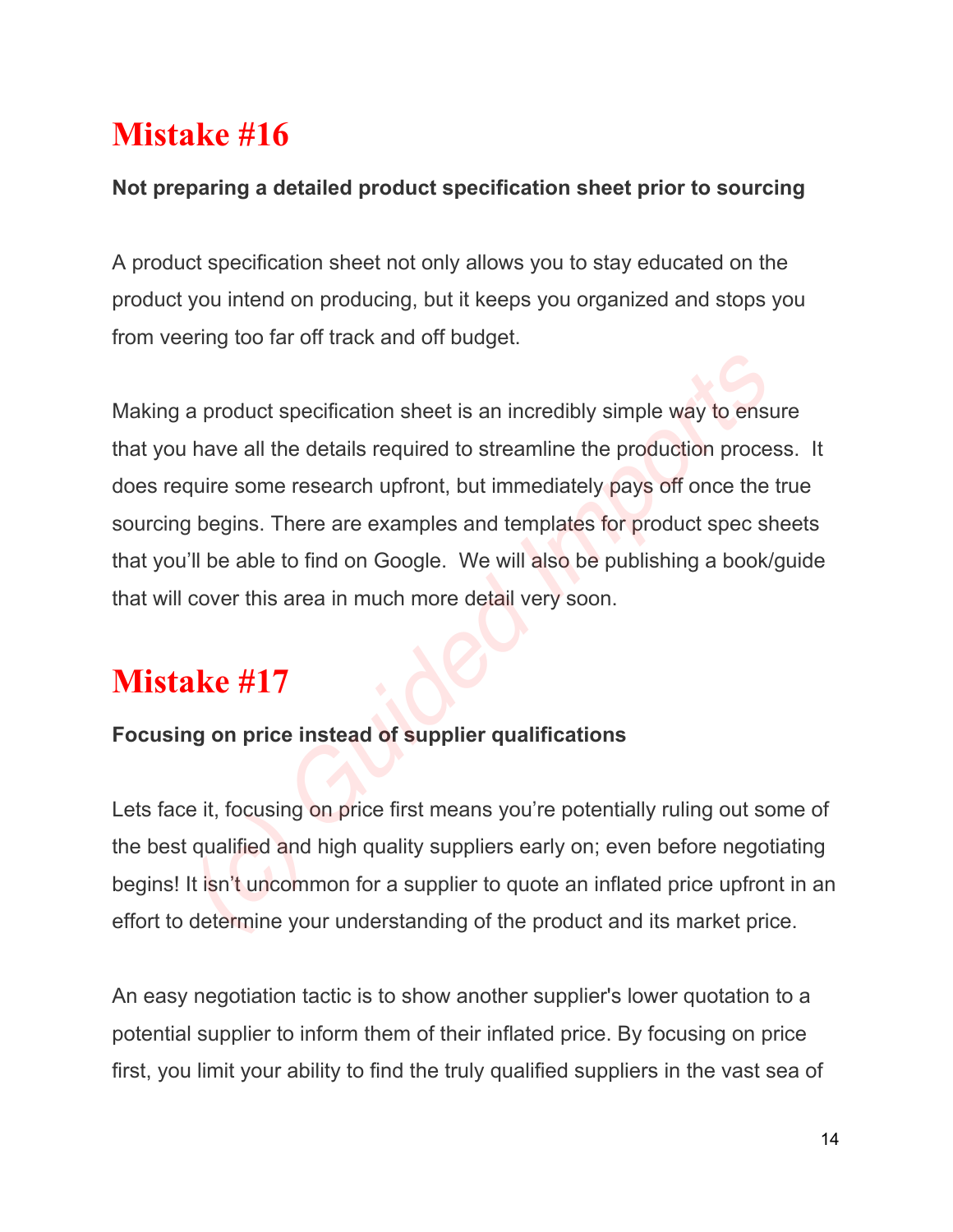unqualified ones. Also, the successful importers will gladly pay a few cents more per piece if it means better quality products. This leads to fewer returns, better reviews, and ultimately more customers. Which leads us directly to…..

# **Mistake #18**

### **Beating a supplier down on price**

Simply put, you get what you pay for. Anyone can perform a hardball negotiation technique to strong arm a supplier into drastically dropping a quoted price.

The problem with this, you end up forcing the supplier to find ways to profit on their losses, which almost inevitably leads to lower quality components. Focus on fair prices so you don't fall victim of a supplier forced bait and switch or cut corners in production. out, you get what you pay for. Anyone can perform a hardball<br>tion technique to strong arm a supplier into drastically dropping a<br>price.<br>blem with this, you end up forcing the supplier to find ways to pr<br>ses, which almost i

# **Mistake #19**

### **Not researching market prices prior to sourcing**

The best importer is an educated importer. Any early stage technique towards ensuring you are finding a fair price for your production will be to your benefit. Make sure you fully understand the market prices of the product you want to source before you start to source it. The most effective way to do this is via "soft sourcing". This is a technique of determining the estimated high and low prices of a particular product in the market.